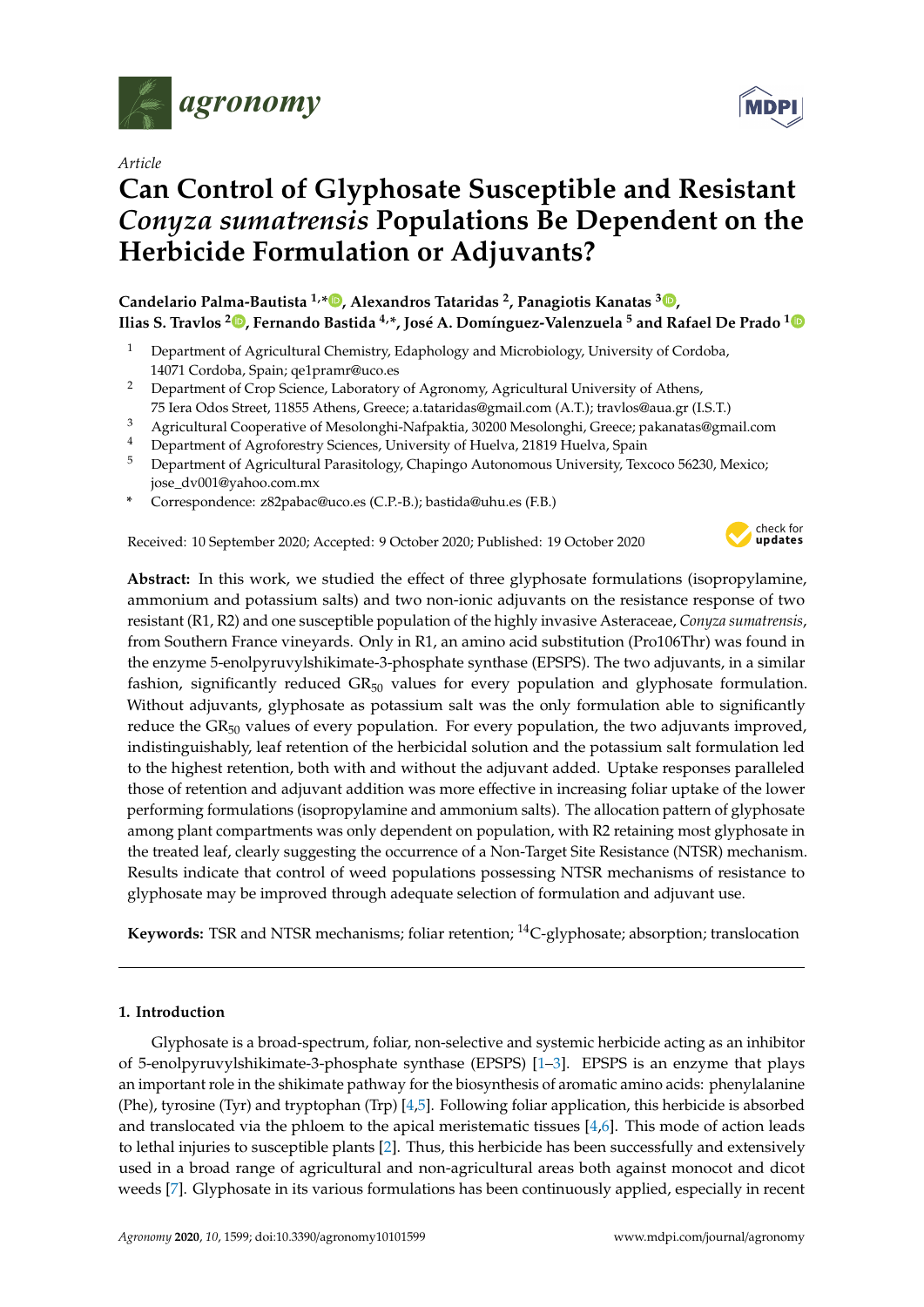decades, in orchards, vineyards, olive groves and cereal fields in many countries of the Mediterranean basin [\[3,](#page-10-1)[8\]](#page-10-7). As a weak acid, glyphosate needs to be applied in a form of salt, with the isopropylamine, potassium and ammonium salts among the common formulations [\[1\]](#page-10-0).

Herbicide efficacy can be significantly enhanced by the addition of adjuvants, leading to increased uptake and translocation of the active ingredient [\[9\]](#page-10-8). In relation to targeting efficiency, the addition of adjuvants either in the formulated products or in the tank mixtures has been reported to improve glyphosate absorption and translocation in the plant tissues [\[1](#page-10-0)[,10\]](#page-10-9). Surfactants, a common form of adjuvants, increase the deposition and the wetting behavior of the pesticide spray liquid on the leaf tissues, increasing, in this way, the permeability of the active ingredient through the plant surfaces [\[11\]](#page-10-10).

The overreliance on glyphosate has led to the evolution of resistance in populations of many weed species and, therefore, reduced efficacy of glyphosate-based weed management programs [\[2,](#page-10-5)[12,](#page-10-11)[13\]](#page-10-12). Currently, there are 48 unique cases of glyphosate-resistant (GR) weeds globally [\[14\]](#page-10-13). The evolution of resistance to glyphosate is the outcome of different mechanisms that do not allow the herbicide to block the shikimate pathway [\[15,](#page-10-14)[16\]](#page-10-15). Overall, glyphosate resistance occurs from minor and major GR mechanisms that can be divided into two principal groups: non-target-site resistance (NTSR) and target-site resistance (TSR) mechanisms [\[5](#page-10-3)[,17](#page-10-16)[–19\]](#page-10-17). NTSR mechanisms include reduced uptake of the herbicide, diminished translocation to plant tissues, biochemical degradation and metabolism of the herbicide active compound, as well as altered sequestration of glyphosate to vacuoles [\[12](#page-10-11)[,18\]](#page-10-18). On the contrary, TSR mechanisms refer to target-site mutations on the EPSPS enzyme, overexpression of ATP-binding cassette (ABC)-type transporters and *EPSPS* gene amplification [\[12,](#page-10-11)[19,](#page-10-17) [20\]](#page-11-0). Reduced translocation of glyphosate has been characterized as the main resistance mechanism in several weed species [\[6\]](#page-10-4). There are many reported cases of reduced glyphosate translocation in various weeds, as reviewed by Shaner et al. [\[21\]](#page-11-1) and Dayan et al. [\[16\]](#page-10-15).

Glyphosate resistance poses a major threat for integrated management of problematic weeds, such as the species belonging to the genus *Conyza* [\[12\]](#page-10-11). *Conyza* species appear in many orchards and perennial crops in Southern Europe [\[22\]](#page-11-2). *Conyza sumatrensis* (Retz.) E. Walker and *Conyza canadensis* (L.) Cronq. are two weed species that have evolved resistance to multiple herbicide sites of action, including glyphosate [\[14](#page-10-13)[,18\]](#page-10-18). Sumatran Fleabane (*C. sumatrensis*) is an annual dicot species belonging to the family Asteraceae, native to Central and South America and is highly invasive in different warm-temperate and tropical areas of the Old World. High invasiveness is promoted by large achene production and extensive seed dispersal [\[6,](#page-10-4)[23](#page-11-3)[,24\]](#page-11-4). This species has previously been reported to evolve both TSR and NTSR mechanisms to EPSPS inhibitors [\[2\]](#page-10-5). However, glyphosate remains a very effective tool for the control of Sumatran fleabane [\[2\]](#page-10-5). The need for mitigation of glyphosate resistance and better control of this species is imperative.

In this context, the objectives of this study were as follows: (1) to evaluate the efficacy of different glyphosate formulations in the control of glyphosate susceptible and resistant populations of *C. sumatrensis* from vineyards with different records of glyphosate applications, (2) to determine the susceptibility response to glyphosate of fleabane populations when an adjuvant is added to the formulations, and (3) to characterize physical (foliar retention) and physiological (uptake and translocation of [14C] glyphosate) factors that could explain the differential sensitivity to glyphosate formulations plus the adjuvants. The main hypothesis of this study was that the type of herbicide formulation and the addition of adjuvants may affect glyphosate retention, uptake and/or translocation in *C. sumatrensis* in a manner dependent on the glyphosate resistance mechanism.

# **2. Materials and Methods**

# *2.1. Herbicide and Adjuvant Used*

Three different glyphosate formulations were used: Rotundo Green (G1, glyphosate as isopropylamine salt 360 g L<sup>-1</sup>), MON79991 (G2, glyphosate as ammonium salt 720 g L<sup>-1</sup>) and MON79351 (G3, glyphosate as potassium salt 480 g  $L^{-1}$ ).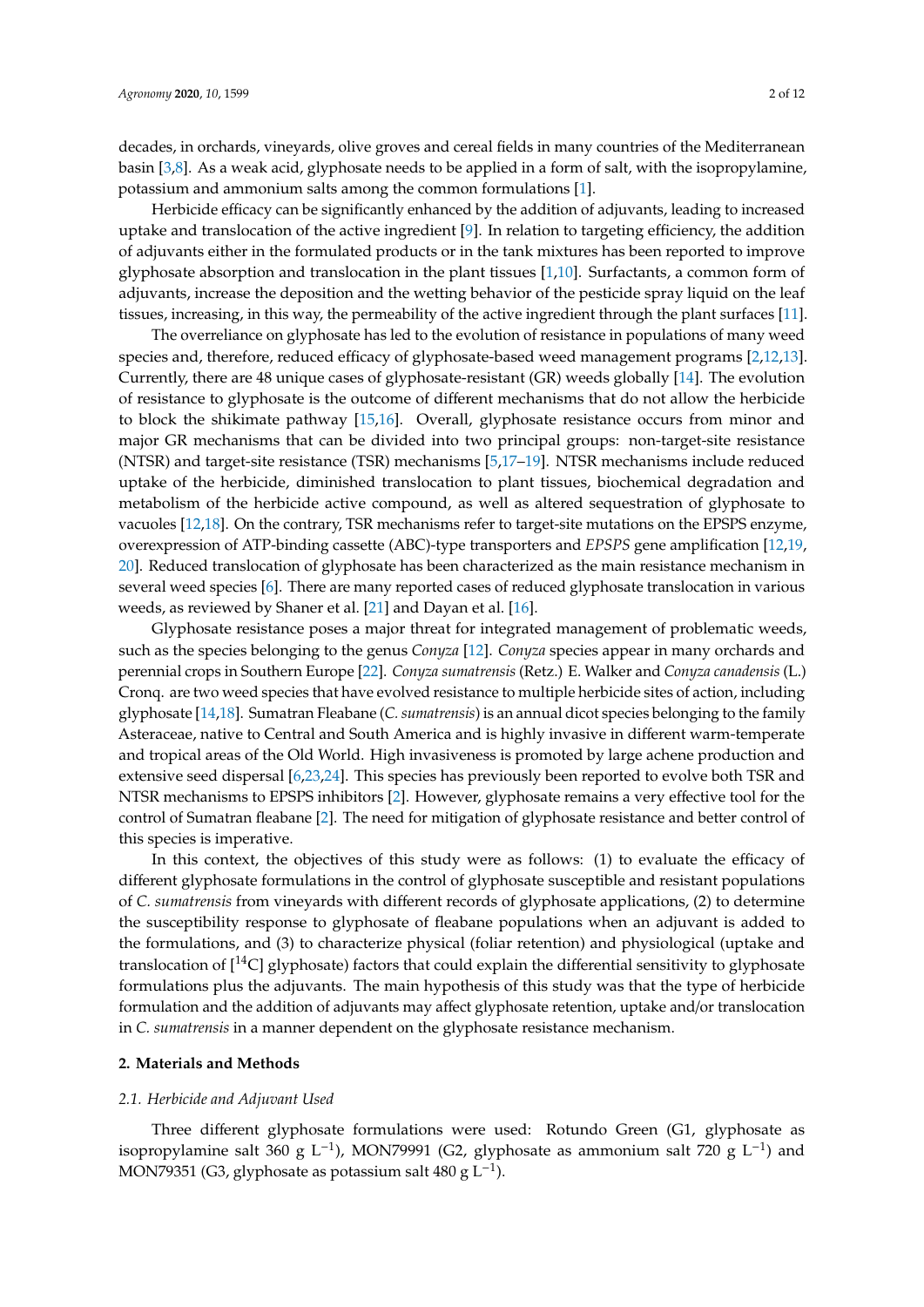Two adjuvants have been tested: a non-ionic adjuvant of plant origin based on pine resins (adj1; Retenol, Daymsa Spain), used to decrease the surface tension of droplets and, thus, intended to increase wettability, foliar retention and persistence of the active substances; and a general-purpose adjuvant consisting of a mixture of ethodyl alcohols, polyglycol and aril polyethoxyethanol of non-ionic nature (adj2; INEX-A, COSMOAGRO S.A, Colombia), favoring humidification (penetration) and droplet dispersion. It is a product designed to ensure and/or improve the effectiveness of sprayed agrochemicals where greater humidification and coverage is required. Both adjuvants do not show any phytotoxic activity when they are applied alone on glyphosate resistant or susceptible *C. sumatrensis* plants (data not shown).

# *2.2. Plant Material*

Seeds from 25 plants of *C. sumatrensis*, which had survived annual applications of glyphosate (3 L ha−<sup>1</sup> of glyphosate as salt isopropylamine 360 g L−<sup>1</sup> ), were collected from two vineyards in Southern France separated by approximately 100 km and with a different history of glyphosate applications. The first sample (R1) was collected in an old vineyard with 20 years of glyphosate use as the first control agent of *C. sumatrensis*, while the second sample (R2) was collected in an approximately 12 year-old vineyard with 10 years of glyphosate usage. In addition, seeds were collected from 25 plants of a *C. sumatrensis* population from an organic vineyard with only mechanical weed control, located in between the above vineyards. This population was putatively considered as susceptible (S).

During 5 consecutive days, seeds from the R1, R2 and S populations were sown in pots filled with moistened peat and covered with a transparent film. After emergence, seedlings were transplanted into 21  $\times$  21  $\times$  19 cm pots with a 1:1 (*v*/*v*) mixture of peat–sandy soil and placed in a greenhouse at 26 °C/18 °C (day/night), under 16 h photoperiod, 850 μmol m<sup>-2</sup> s<sup>-1</sup> photosynthetic photon flux density and 80% relative humidity. For each population, four same-age seedlings, equidistantly arranged, were placed per pot.

# *2.3. Investigating Molecular EPSPS*

Samples of 100 mg of young leaves of *C. sumatrensis* R1, R2 and S populations were used to obtain total RNA using TRIzol reagent (Invitrogen, Carlsbad, CA, USA) according to the manufacturer's instructions. RNA was purified with TURBO DNase (RNase-Free; Ambion, Warrington, UK) and stored at −80 ◦C [\[2\]](#page-10-5). Complimentary DNA was obtained from 2 µg of total RNA following the methodology described by González-Torralva et al. [\[6\]](#page-10-4) and Amaro-Blanco et al. [\[2\]](#page-10-5). For*C. sumatransis*, the primers were designed based on the EPSPS2 gene sequence: F3-EPSPS2 (5'-TCTAAAGCTCCAGAAGAAATTGTG-3') and R3-EPSPS2 (5'-GAAACCCCAAACCGTYCC-3'). PCR products were sequenced (STAB VIDA, Caparica, Portugal) searching for mutations at positions 102, 103 and 106, which are commonly reported for this species [\[6](#page-10-4)[,25\]](#page-11-5).

# *2.4. Dose–Response Assays*

Herbicide treatments were applied at the rosette stage (Bundesanstalt Bundessortenamt und Chemische Industrie (BBCH) 16–18) [\[26\]](#page-11-6). Glyphosate formulations with or without adjuvant added (adj1 at 2 mL L<sup>-1</sup> and adj2 at 4 mL L<sup>-1</sup>) were applied within a laboratory chamber (SBS-060 De Vries Manufacturing, Hollandale, MN) equipped with 8002 flat fan nozzles delivering 200 L ha−<sup>1</sup> at 250 kPa at 50 cm height. The following glyphosate rates were used: 0, 31.25, 62.50, 125, 250, 500, 1000, 2000, and 4000 g ae ha−<sup>1</sup> . Two pots (i.e., two sets of four seedlings) per population were subjected to each treatment and the treatment order in the chamber was randomized. Due to differences in emergence date, plant size slightly differed between pots, so pots were grouped according to plant age (plant-size groups) in order to assure that plants of every size group received the full series of glyphosate rates. Dry weight was individually measured for the aboveground parts of R1, R2 and S plants 21 days after application.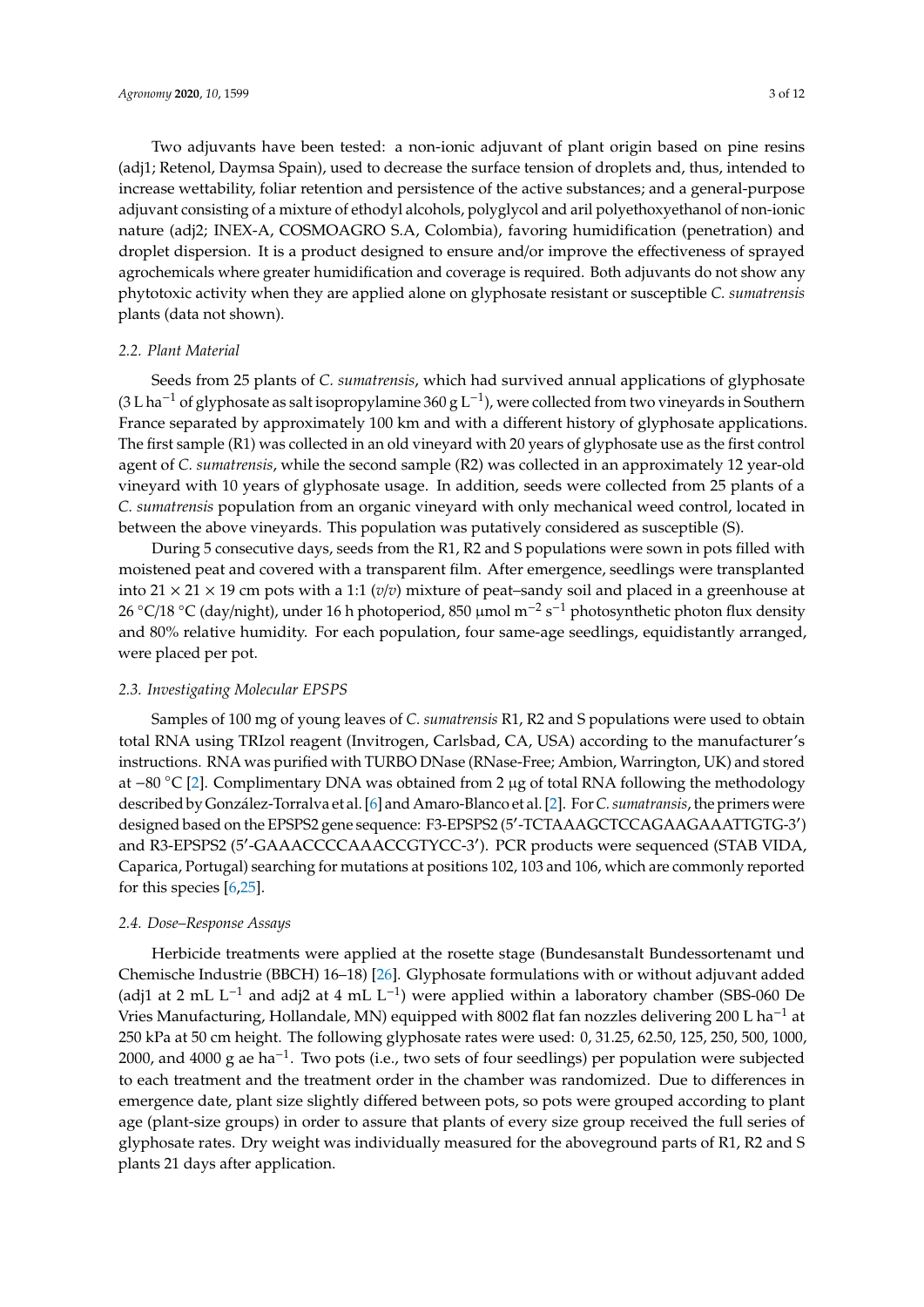# *2.5. Spray Retention Assays*

The methodology described by Gauvrit [\[27\]](#page-11-7) was followed. *C. sumatrensis*(R1, R2 and S populations) plants at the rosette stage (BBCH 16–18) were sprayed with individual glyphosate formulations (G1, G2 and G3) with or without adjuvants (adj1 at 2 mL L<sup>-1</sup> and adj2 at 4 mL L<sup>-1</sup>) using the spray chamber as described above. Treatment solutions contained glyphosate formulations at 360 g ae ha<sup>-1</sup> in a volume of 200 L with 100 mg L<sup>-1</sup> of Na-fluorescein. After the solution had dried on the foliage, one randomly selected plant per pot was cut off at ground level and immersed for 30 s in 50 mL of 5 mM NaOH. Readings were made with a spectrofluorometer at 490/510 nm. Plants were then placed at 80 ◦C for 48 h to register dry matter. Five replications were used for each treatment.

# *2.6. <sup>14</sup>C-Glyphosate Absorption and Translocation*

The methodology described by Amaro-Blanco et al. [\[2\]](#page-10-5), with some modifications, was followed. Three glyphosate formulations (G1, G2 and G3) with or without adjuvants (adj1 at 2 mL L<sup>-1</sup> and adj2 at 4 mL L−<sup>1</sup> ), at the rate of 360 g ae ha−<sup>1</sup> and in a volume of 200 L, were mixed with radiolabeled <sup>14</sup>C-glyphosate to obtain a solution with an activity of 0.834 kBq  $\mu$ L<sup>-1</sup>. The R1, R2 and S plants were treated with the radiolabeled solution when they reached the 4–6 leaf stage, by applying one droplet of 1.0 µL on the third leaf of one randomly selected plant per pot. Plants were kept outside the growth chamber until droplets dried on the leaf surface, then they were returned to the chamber. At different time intervals after application (24, 48, 72 or 96 h), the treated leaf was washed in batches with 3 mL of a water:acetone solution (9:1  $v/v$ ) in order to quantify the unabsorbed <sup>14</sup>C-glyphosate. Then, 7 mL of scintillation liquid was added to each rinse, and the radioactivity measured by liquid scintillation spectrometry using a Scintillation Counter LS 6500 (Beckman Coulter, Brea, CA, USA) instrument. Finally, the plant was divided into treated leaf, rest of shoot and roots, and placed into cellulose cones. After cellulose cones with the different fresh tissues were dried at 60 ◦C for 72 h, samples were combusted in a biological sample oxidizer (307, PerkinElmer, Waltham, MA, USA). The  ${}^{14}CO_2$  was trapped and mixed with 18 mL of a 9:9 *v*/*v* mixture of Carbo-Sorb® E and Permaf1uor® (PerkinElmer), then quantified by liquid scintillation spectrometry as described above. The experiment was arranged in a completely randomized design with three replicates.

#### *2.7. Data Analysis*

The effects of *C. sumatrensis* population, glyphosate formulation and adjuvant type on GR<sub>50</sub> values (i.e., treatment doses causing 50% reduction in growth) were tested using a non-linear mixed-effects model based on the following log-logistic curve:

$$
fw = \frac{fwc}{1 + \exp(b (\log(x) - e))}
$$
 (1)

where fw is the mean above ground fresh weight (g) per plant in each treated pot; fwc is the above ground fresh weight (g) of untreated plants, estimated as the mean value of the eight untreated plants within each plant-size group; x (explanatory variable) is the herbicide rate; and b and e are parameters. Parameter b is directly related to the slope around the inflection point and parameter e is the natural logarithm of GR<sub>50</sub>. Population, glyphosate formulation and adjuvant type were included as fixed effects. An additional fixed factor, weight of untreated plants (fwc), which varied according to plant-size group, was included as a covariate. Plant-size group and pot replicate within each plant-size group were included as random factors. Initially, a maximal model was fitted, explaining parameters b and e according to all of the fixed factors, their interactions and the random factors. A model simplification procedure was thereafter carried out to establish the optimal model structure. Non-significant fixed terms, starting with interactions, of models fitted by maximum likelihood were dropped one at a time. Highly correlated random effects were also removed [\[28\]](#page-11-8). Each simpler model was compared with the previous model using the likelihood ratio test (LRT). When two levels of a fixed factor did not differ statistically, they were grouped together. The model reduction process stopped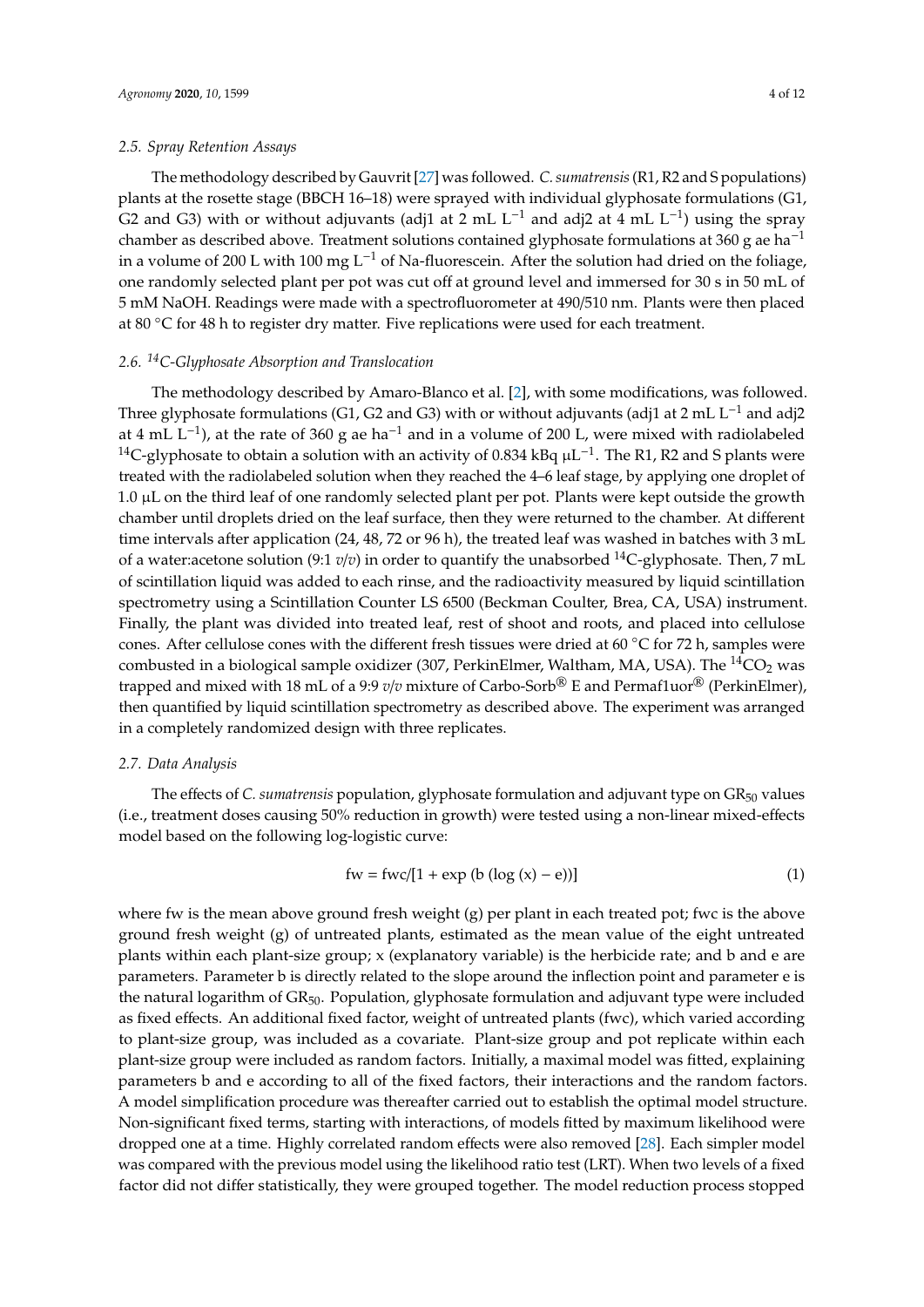when the LRT indicated a significant departure in likelihood from the previous model. Parameters of the final, minimal adequate model were then estimated by restricted maximum likelihood. Normality and homogeneity of residuals were explored graphically, and assumptions were met in the final model (Supplementary Material). Analyses were performed using the package nlme (Linear and Nonlinear Mixed Effects Models) [\[29\]](#page-11-9) for the statistical environment R (R 3.4.3) [\[30\]](#page-11-10). (R 3.4.3) [30].

The effects of population, glyphosate formulation and adjuvant on leaf retention of spraying The effects of population, glyphosate formulation and adjuvant on leaf retention of spraying solution in *C. sumatrensis* leaves and of post-treatment time, population, glyphosate formulation and solution in *C. sumatrensis* leaves and of post-treatment time, population, glyphosate formulation and adjuvant on leaf uptake of <sup>14</sup>C-glyphosate were tested in R using analysis of variance (ANOVA). For leaf retention, no transformation of the response variable was needed to satisfy the assumption of normality of residuals. However, to meet assumptions of homogeneity of variance and normality of normality of residuals. However, to meet assumptions of homogeneity of variance and normality of residuals, percentage uptake was arcsine-square root transformed and post-treatment time was log residuals, percentage uptake was arcsine-square root transformed and post-treatment time was log transformed. For each analysis, a simplification procedure of the complete model associated to the full transformed. For each analysis, a simplification procedure of the complete model associated to the factorial design was carried out by progressively dropping non-significant terms, starting with higher order interactions, and testing every reduced model for loss of explanatory power using an F test. When two levels of a factor did not differ statistically, they were grouped together. When significant interactions were retained in final, most adequate models, one-way ANOVA or the Kruskal-Wallis test, depending on normality or lack of normality of residuals, respectively, were performed to compare levels of a factor at particular levels of interacting factors. When significance was declared, post hoc level separation was done either using contrasts (one-way ANOVA) or using the Wilcoxon test with Bonferroni correction to adjust for multiple comparisons (Kruskal-Wallis test).

The effects of *C. sumatrensis* population, glyphosate formulation and adjuvant type on translocation The effects of *C. sumatrensis* population, glyphosate formulation and adjuvant type on of the absorbed  $^{14}$ C-glyphosate from the treated leaf to the remaining shoot and roots at 96 h after treatment were analyzed in R using multivariate ANOVA (MANOVA). A multivariate response variable including percentage glyphosate remaining in the treated leaf and translocated to shoot and roots was defined as a measure of allocation of glyphosate among plant compartments. Percentage data were arcsine-square root transformed to meet the assumption of homogeneity of variance. As above, a simplification procedure starting with the complete model based on the initial full factorial design was carried out to select the minimal adequate model. The method based on the Pillai's trace statistic was used for testing for significant effects.

# **3. Results 3. Results**

# *3.1. Investigating Molecular EPSPS 3.1. Investigating Molecular EPSPS*

<span id="page-4-0"></span>*EPSPS* gene sequencing did not show any amino acid substitution at the Thr102Ile, Ala103Val and *EPSPS* gene sequencing did not show any amino acid substitution at the Thr102Ile, Ala103Val Pro106Ser positions in R2 and S populations. However, in R1 plants, the amino acid substitution Pro106Thr was found (Figure [1\)](#page-4-0). Pro106Thr was found (Figure 1).

| <b>Amino acid location</b>                | 100 | 101     | 102 | 103          | 104     | 105 | 106               | 107 | 108 | 109          | 110                 | 111 |
|-------------------------------------------|-----|---------|-----|--------------|---------|-----|-------------------|-----|-----|--------------|---------------------|-----|
| Consensus sequence                        |     | Ala Gly |     | Thr Ala      | Met Arg |     | Pro               |     |     |              | Leu Thr Ala Ala Val |     |
|                                           | А   | G       |     | А            | М       | R   | P                 |     |     | А            | А                   | V   |
|                                           |     |         |     |              |         |     |                   |     |     |              |                     |     |
| Conyza sumatrensis (AAY40474.1)           | A   | G       | т   | А            | М       | R   | Р                 | L   | Т   | A            | A                   | V   |
| C. sumatrensis R1                         | А   | G       |     | А            | М       | R   | T                 |     |     | A            | А                   | V   |
| C. sumatrensis R2                         | А   | G       |     | A            | М       | R   | P                 |     |     | А            | А                   | V   |
| C. sumatrensis S.                         | А   | G       |     | A            | М       | R   | P                 |     |     | А            | А                   | V   |
|                                           |     |         |     |              |         |     |                   |     |     |              |                     |     |
| <i>Amaranthus hybridus</i> (MG595179.1) A |     | G       | Ι   | $\mathbf{V}$ | М       | R   | $S_{\frac{1}{2}}$ |     | - T | $\mathbf{A}$ | A                   |     |

**Figure 1.** Partial sequence of 5-enolpyruvylshikimate-3-phosphate synthase (EPSPS) DNA isolated from **Figure 1.** Partial sequence of 5-enolpyruvylshikimate-3-phosphate synthase (EPSPS) DNA isolated from the R1, R2 and S populations of C. sumatrensis and compared with Amaranthus hybridus R-glyphosate.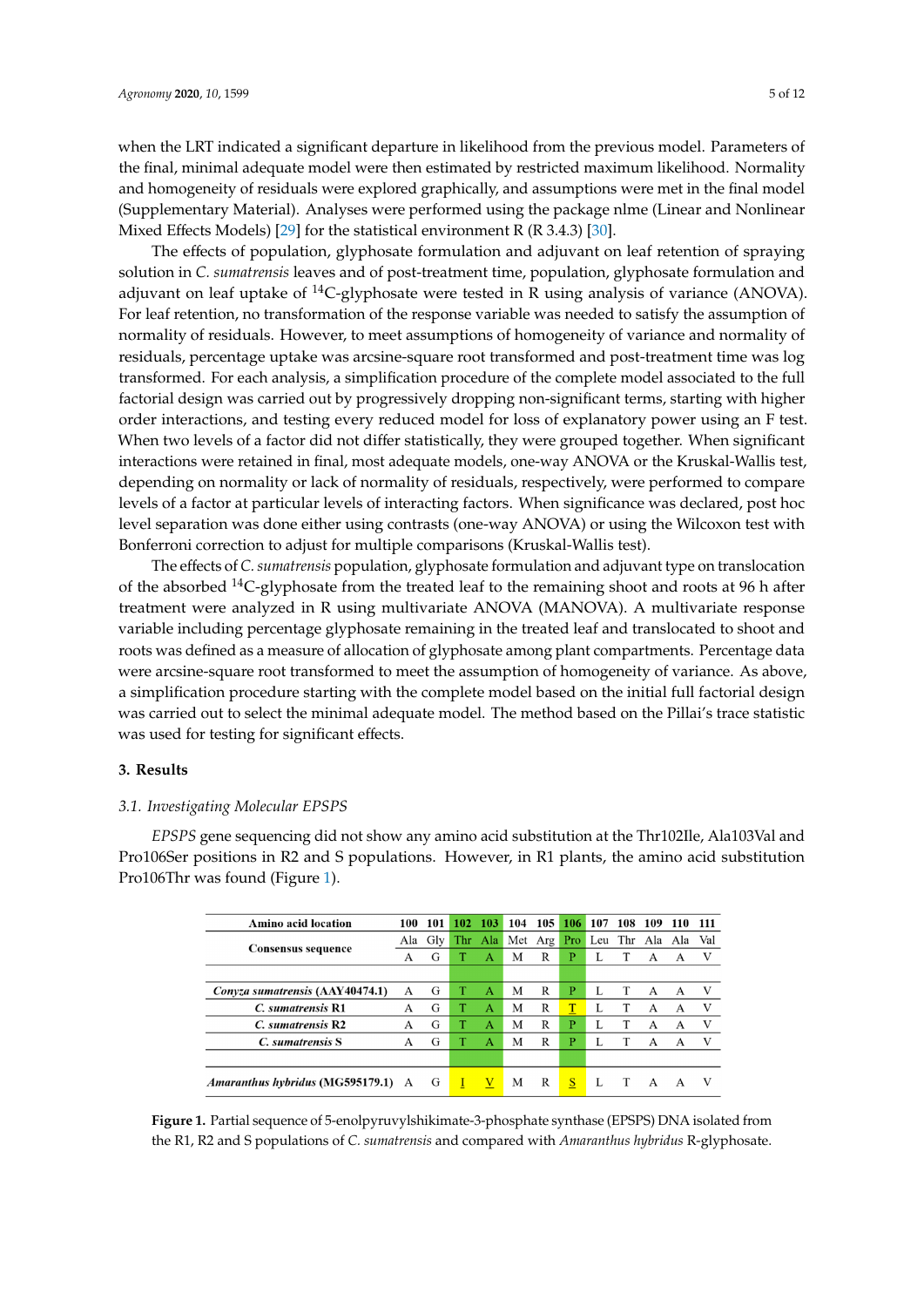The minimal adequate nlme model based on the log-logistic curve retained significant effects of population, glyphosate formulation, adjuvant addition and different interactions between these factors (Supplementary material 1). No significant differences between adj1 and adj2 were apparent and, thus, they were grouped together so that the fixed factor adjuvant finally consisted of two levels, not adjuvant vs. adjuvant addition. The effect of dry weight of untreated plants (fwc) was also non-significant, so this covariate was not included in the final model. Adjuvant addition significantly reduced GR50 values for every *C. sumatrensis* population and glyphosate formulation (Figure [2\)](#page-5-0). Differential susceptibility to herbicidal treatments was clearly apparent among populations. The susceptible population showed the lowest GR<sub>50</sub> values, reaching at most 33 and 13 g ae ha<sup>-1</sup>, depending on the absence or presence of adjuvant, respectively (Figure [2\)](#page-5-0). These values were significantly lower than the corresponding R1 and R2 populations, which were at least 229 and 177 g ae ha<sup>-1</sup> in the absence of adjuvant, or 194 and 50 g ae ha<sup>-1</sup> after adjuvant addition, respectively. After adding adjuvant,  $GR_{50}$  values exhibited by population R1 were significantly higher than those of population R2, irrespective of glyphosate formulation. In the absence of adjuvant, however, only G3 significantly lowered the  ${\rm GR}_{50}$  of the R2 population compared to R1 (Figure [2A](#page-5-0)). In fact, without adjuvant, glyphosate as potassium salt was the only formulation able to significantly reduce the GR<sub>50</sub> values of every population. In the presence of adjuvant, this significant effect of G3 was only observed for population R2 (Figure [2B](#page-5-0)). for population R2 (Figure 2B).  $\frac{1}{2}$ . No significant 1110 enteriors  $\frac{1}{2}$ . No significant differences between adjunctions and adjunctions appearent  $\sigma_{\text{N}}$  values, reaching at most so and to g ac has suspending on the absence of and activities absence of a senator of a strategie of a function  $\frac{1}{2}$  and  $\frac{1}{2}$ midiation add to significantly reduce the  $\sigma_{\text{N50}}$  values of every population. In th

<span id="page-5-0"></span>

Figure 2. Effects of *C. sumatrensis* population, glyphosate formulation and adjuvant addition on GR<sub>50</sub> values according to the minimal adequate non-linear mixed-effects model based on a log-logistic dose–response curve with no adjuvant added (**A**) and after addition of adjuvant (**B**), either adj1 or adj2. Adjuvant addition significantly reduced  $GR_{50}$  values for every population and glyphosate formulation. For each panel and population,  $GR_{50}$  values for the glyphosate formulations with the same lower-case letter did not differ statistically. Different upper-case letters within each panel indicate significant differences among populations.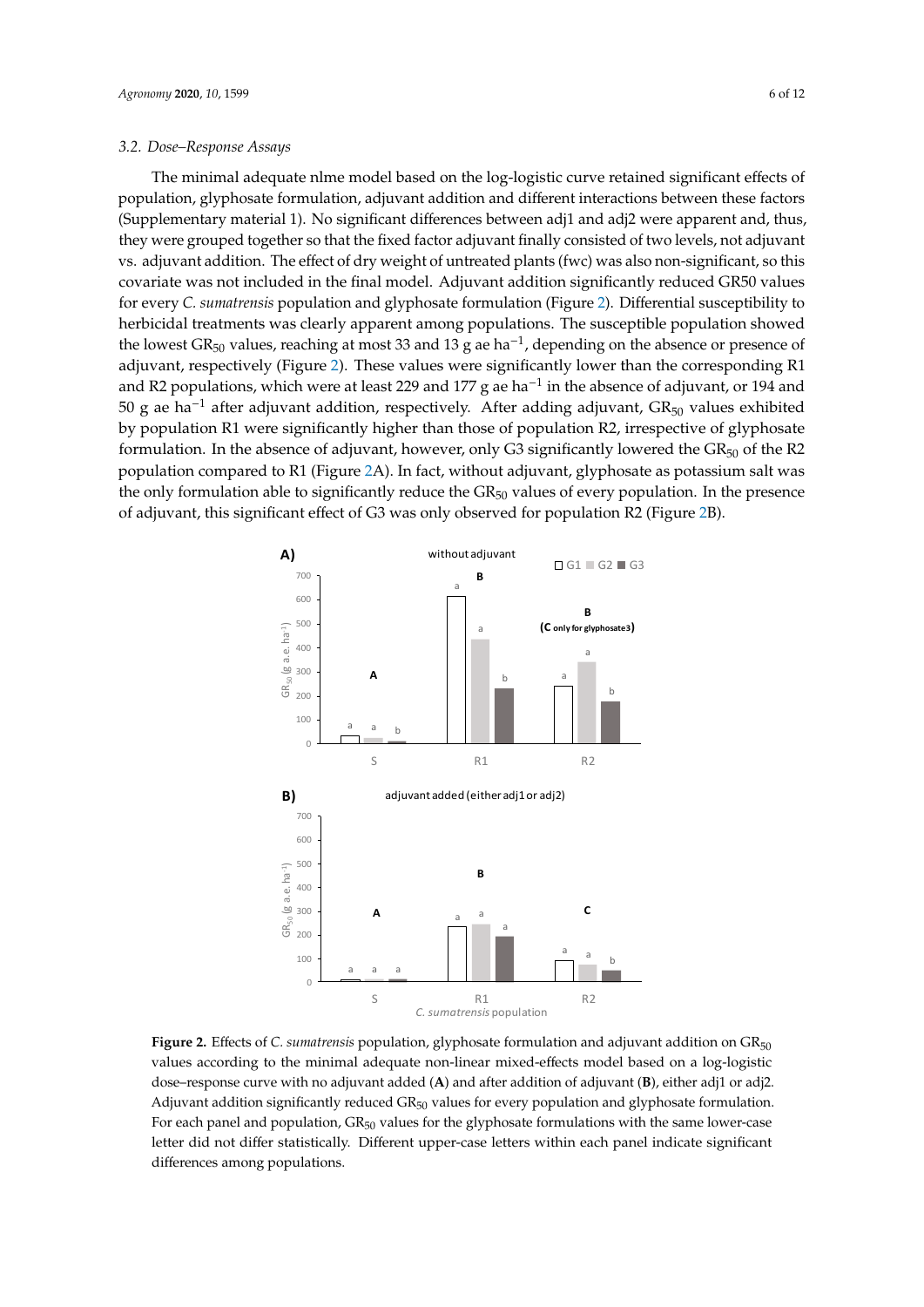The three *C. sumatrensis* populations tested did not differ in leaf retention of the spraying solution. The three *C. sumatrensis* populations tested did not differ in leaf retention of the spraying However, the effects of glyphosate formulation and adjuvant addition were significant. The analysis showed that the two adjuvants tested improved, indistinguishably, leaf retention of the herbicidal solution, with this effect being dependent on the formulation (significant adjuvant x formulation interaction; Figure [3\)](#page-6-0) (Supplementary material 2). Formulation G3 led to the highest retention both with or without adjuvant added and only formulation G2 in the presence of adjuvant was able to retain in the leaves a comparable amount of spraying solution (Figure [3\)](#page-6-0).

<span id="page-6-0"></span>

**Figure 3.** Interaction plot showing mean retention of spraying solution on *C. sumatrensis* leaves **Figure 3.** Interaction plot showing mean retention of spraying solution on *C. sumatrensis* leaves according to glyphosate formulation both in the absence or after addition of adjuvant (either adj1 or according to glyphosate formulation both in the absence or after addition of adjuvant (either adj1 or adj2). Within each adjuvant level, different letters indicate significant differences between adj2). Within each adjuvant level, different letters indicate significant differences between formulations according to a Kruskal–Wallis test and post hoc level comparisons based on a Wilcoxon test with Bonferroni correction for multiple testing (adjuvant addition, +adj) or to a one-way ANOVA using using contrasts for level comparisons (absence of adjuvant, −adj). contrasts for level comparisons (absence of adjuvant, −adj).

#### *3.4. Glyphosate Uptake 3.4. Glyphosate Uptake*

glyphosate uptake retained all the main explanatory factors and interactions involving time in hours after treatment (HAT) with each of the remaining factors, and of population and adjuvant with formulation (Figure [4\)](#page-7-0). The three populations significantly differed in glyphosate uptake, ranking in the order S > R1 > R2 (Figure [4A](#page-7-0)). After 96 h, and over formulations and adjuvants, plants of these populations had absorbed 85.0%, 76.1% and 59.6% of applied glyphosate, respectively (Figure [4A](#page-7-0)). The minimal adequate model associated with the ANOVA (Supplementary material 3) explaining

A significant effect of formulation was also evident, with formulation G3 resulting in higher leaf glyphosate uptake than G2, whereas G1 led to the lower uptake (77.8%, 74.2% and 68.7%) after 96 h over populations and adjuvant types, respectively (Figure [4B](#page-7-0)). However, the uptake response for the different formulations depended on population, with population S appearing to be particularly responsive to formulation G3 (Figure [4C](#page-7-0)).

The two tested adjuvants significantly improved glyphosate uptake over all formulations and populations, and they were non-significantly different in their effects. Overall, 96 HAT, both of the two adjuvants had increased glyphosate uptake by 4% compared to no adjuvant addition (Figure [4D](#page-7-0)).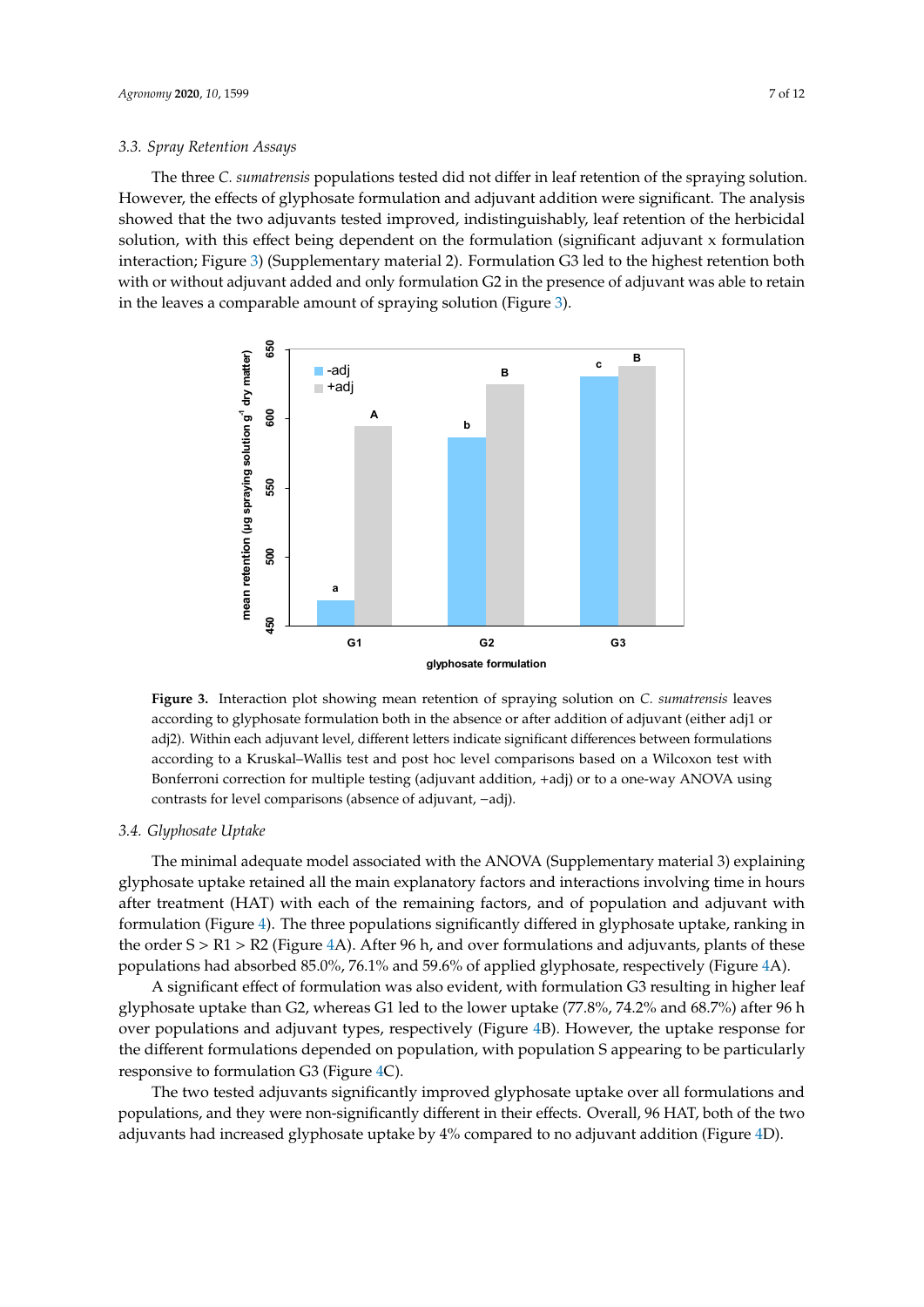<span id="page-7-0"></span>

**Figure 4.** Effect of Hours After Treatment (HAT), C. sumatrensis population, glyphosate formulation **Figure 4.** Effect of Hours After Treatment (HAT), C. sumatrensis population, glyphosate formulation and adjuvant treatment on leaf uptake of 14C-glyphosate. Plots of interactions retained in the minimal and adjuvant treatment on leaf uptake of 14C-glyphosate. Plots of interactions retained in the minimal adequate model based on ANOVA are shown (A–F). (A–C) interactions involving HAT, population and formulation; (**D**–**E**) interactions of adjuvant with HAT and with formulation; (**F**) glyphosate and formulation; (**D,E**) interactions of adjuvant with HAT and with formulation; (**F**) glyphosate uptake at 96 HAT using formulation G3 with adjuvant added, according to population. Different letters in F contributions using the Milcoxon testing  $K_{\text{max}}$  and  $K_{\text{max}}$  and  $\epsilon$  adjuvant  $\epsilon$  adjuvant  $\epsilon$ indicate significant differences according to a Kruskal–Wallis test followed by pairwise comparisons  $A_{\text{st}}$  significant effect of  $\alpha$  results in the  $\alpha$  results in higher leaf results in  $\alpha$ adjuvant added, either adj1 or adj2; -adj, without adjuvant. using the Wilcoxon test with Bonferroni correction for multiple testing. For adjuvant type: +adj,

over  $p$  and adjustable  $\mathcal{F}_{\mathcal{F}}$  (Figure 4B). However, the uptake response for the uptake response for the uptake response for the uptake response for the uptake response for the uptake response for the uptake respo Addition of adjuvant was more effective in increasing glyphosate uptake for lower performing formulations (G1 and G2) than for G3 (Figure [4E](#page-7-0)). For the most effective treatment (i.e., formulation  $T_{\rm tot}$  two tests significantly improved glyphosate uptake over all formulations and formulations and  $\sim$ G3 plus adjuvant), significant differences in glyphosate uptake were found among populations at 96 HAT, with populations S, R1 and R2 absorbing 91.0%, 79.8% and 64.6% of glyphosate, respectively  $\mathcal{L}$  and increasing glyphosate in increasing glyphosate uptake for lower performing glyphosate uptake for lower performing glyphosate up to  $\mathcal{L}$ (Figure [4F](#page-7-0)).

# *3.5. Glyphosate Translocation* **by and 71.6% and 64.6% and 64.6% of glyphosate**, respectively *and 64.6% and 64.6% and 64.6% of glyphosate* **Translocation <b>by and 7.6% of glyphosate**  $\mathbf{F}$

<span id="page-7-1"></span> $3.56 \times 10^{-4}$ allocation pattern of  $^{14}$ C-glyphosate between the treated leaf, the remaining shoot and roots 96 HAT clearly indicated that only the effect of population was significant (Supplementary material 4). Plants of clearly indicated that only the effect of population was significant (Supplementary material 4). Plants of populations S and R1 exhibited a similar distribution pattern with every plant compartment populations S and R1 exhibited a similar distribution pattern with every plant compartment allocating <sup>14</sup>C-glyphosate one third of the absorbed glyphosate (Figure [5\)](#page-7-1). In clear contrast, plants of population et of the glyphosate in the treated leaf  $(93.3\%)$  thus translocating low and R2 retained most of the glyphosate in the treated leaf (93.3%), thus translocating low amounts ( $<$ 5.0%) The MANOVA testing effects of population, glyphosate formulation and adjuvant type on the to the remaining shoot and roots (Figure [5\)](#page-7-1).



**Figure 5.** Allocation (%) of 14C-glyphosate among the remaining shoot, root and the treated leaf 96 **Figure 5.** Allocation (%) of <sup>14</sup>C-glyphosate among the remaining shoot, root and the treated leaf 96 HAT in plants of the three C. sumatrensis populations tested. Different letters indicate statistically different allocation patterns according to a MANOVA.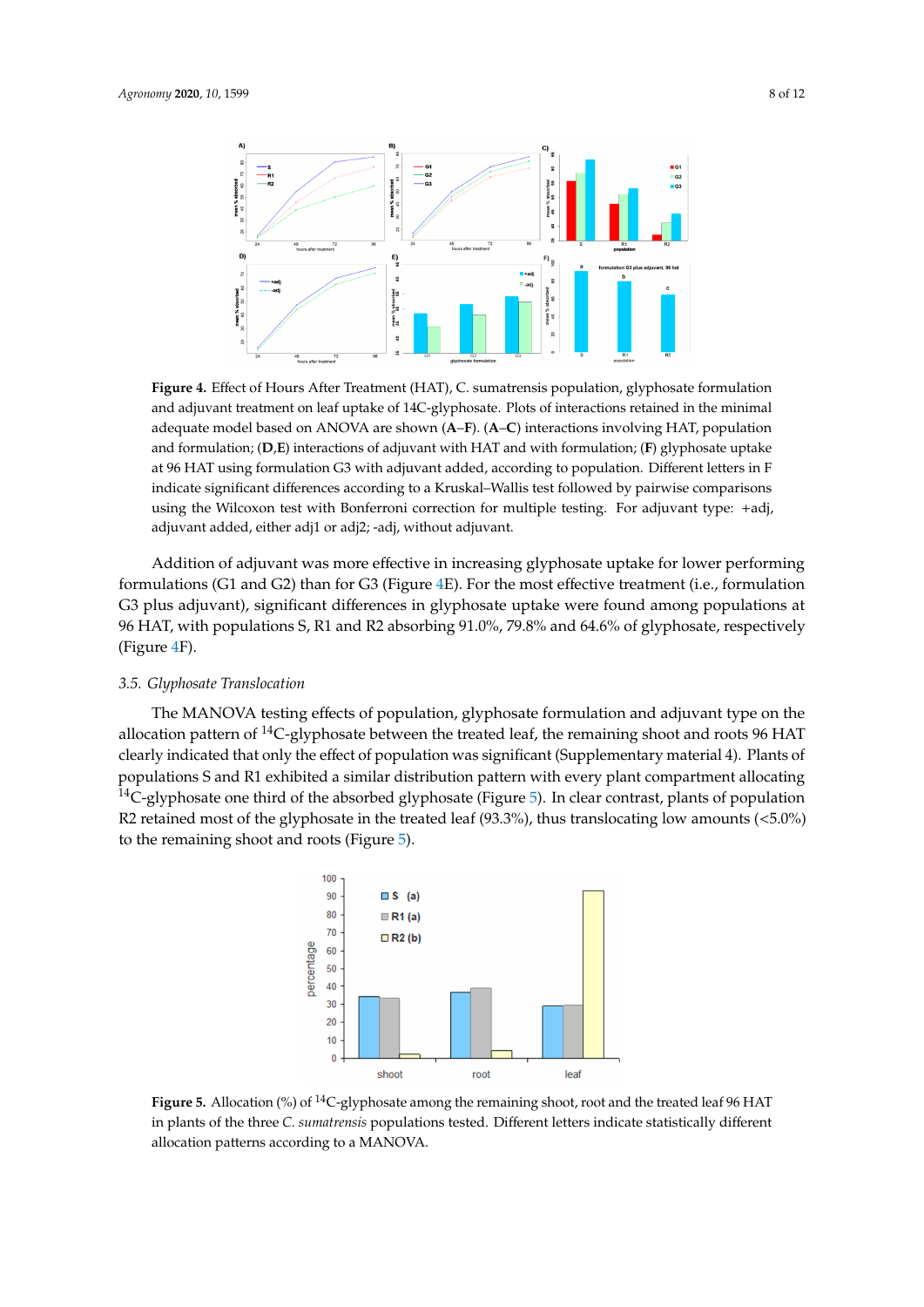# **4. Discussion**

*C. sumatrensis* infestations concern farmers, advisors, plant protection companies and policy makers, because worldwide this species has evolved resistance to herbicides of many different modes of action, such as photosystem II (PSI) electron diverters, acetolactate synthase (ALS) inhibitors, protoporphyrinogen oxidase (PPO) inhibitors, synthetic auxins and EPSPS inhibitors, leading to common treatment failures [\[14\]](#page-10-13). The recent herbicide resistance cases in Sumatran fleabane are ever-increasing, with the species demonstrating high levels of resistance to active ingredients such as paraquat [\[31\]](#page-11-11) and glyphosate [\[5\]](#page-10-3). Thus, extensive research should be conducted regarding alternatives and additives to glyphosate in order to moderate glyphosate resistance evolution in *C. sumatrensis* as in other noxious weeds.

The proper use of adjuvants is imperative in cases of glyphosate applications, since they reduce the surface tension of the spray liquid and may improve the efficacy of the treatments [\[32\]](#page-11-12). Sumatran fleabane has been reported to be more sensitive to glyphosate in earlier rather than more advanced growth stages, due to altered morphological characteristics of the leaf tissues and subsequently lower deposition of the herbicide [\[13,](#page-10-12)[31,](#page-11-11)[32\]](#page-11-12). The dose–response assays in the present study revealed that the susceptibility of *C. sumatrensis* to herbicidal treatments at the rosette stage (BBCH 16–18) varied among populations and depended on the glyphosate formulation and the addition of adjuvants. In general terms, the S population exhibited significantly lower  $GR_{50}$  values than the two resistant populations studied. This result was a primary indicator that there was not any TSR or NTSR mechanism on this population. On the contrary, the R1 population was approximately 14-fold and the R2 population approximately 4-fold more resistant than the S population in the presence of adjuvants and the glyphosate formulated as potassium salt in terms of  $GR_{50}$  values. In the absence of adjuvants, these resistance index (RI) values were even greater (Figure [2,](#page-5-0) Supplementary Material).

The outcomes of this study were in line with previous research by Amaro-Blanco et al. [\[2\]](#page-10-5), who found that the GR<sub>50</sub> value of a glyphosate resistant *C. sumatrensis* population from citrus orchards in Spain was 7-fold greater compared to a susceptible population when plants were sprayed with glyphosate as isopropylamine salt, a value in between the RI we have found in the studied populations in this work. Palma-Bautista et al. [\[3\]](#page-10-1) also revealed a RI value of about 5.5 for a resistant Sumatran fleabane population from citrus orchard following dose–response assays with glyphosate as potassium salt (Roundup Energy 450 g ae L−<sup>1</sup> ). However, a Sumatran fleabane population from vineyards was about 20-fold more resistant to glyphosate as potassium salt than a susceptible population in terms of dry weight reduction [\[5\]](#page-10-3). The results found in the present study indicate that the addition of an adjuvant can significantly reduce GR<sup>50</sup> values in resistant *C. sumatrensis*, irrespective of the glyphosate formulation. This advantage of adjuvant use demonstrates that costs of herbicide treatments can be significantly reduced, avoiding the increase in herbicide rates for the control of weeds such as those belonging to the genus *Conyza* [\[7\]](#page-10-6).

*C. sumatrensis* has been reported to exhibit both TSR and NTSR mechanisms [\[2\]](#page-10-5). In order to identify possible resistance mechanisms among the surveyed populations and quantify the effect of adjuvants in glyphosate formulations, further analyses were carried out. The herbicide efficacy can be described by spray retention, an important parameter that quantifies the amount of herbicide that penetrates the plant tissues [\[22\]](#page-11-2). According to the results of the present study, glyphosate as potassium salt leads to high amounts of herbicide retained on leaf surfaces. The penetration into the tissues is strongly affected by the salt form of the formulated product [\[1\]](#page-10-0). Thus, glyphosate as isopropylamine salt seems to be quite ineffective to achieve high retention of the active ingredient on *C. sumatrensis* leaves. However, the addition of adjuvants may improve spray retention even if formulated products are "weak" (Figure [3\)](#page-6-0), thus constituting a useful tool for the prevention of herbicide treatment failures.

Regarding glyphosate uptake, the three populations significantly differed at all measured timings, implying that there are different resistance mechanisms. The maximum glyphosate uptake was observed at 96 HAT in all populations, with the susceptible population showing 11.7% and 42.6% greater uptake than the putative resistant populations R1 and R2, respectively (Figure [4A](#page-7-0)). This result is in agreement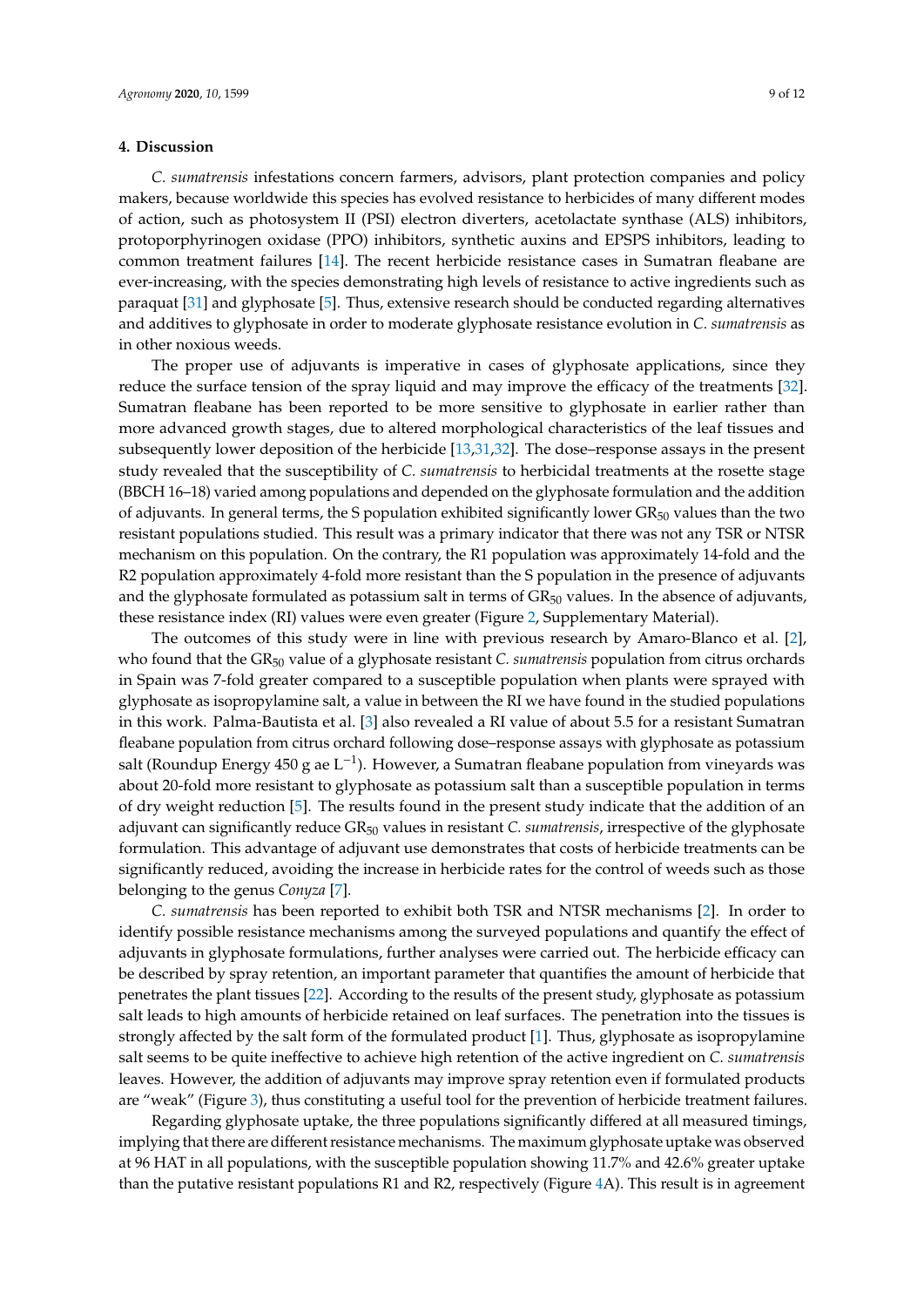with the findings by Amaro-Blanco et al. [\[2\]](#page-10-5), who noticed that a glyphosate susceptible Sumatran fleabane population exhibited 24% more uptake than a resistant population, which demonstrated both TSR and NTSR mechanisms 96 HAT. The R1 population had been found to exhibit a TSR mechanism to glyphosate based on an amino acid substitution Pro106Thr, the most common single mutation in the *EPSPS* gene [\[2\]](#page-10-5), absorbing lower amounts of glyphosate and performing moderately concerning the different salt formulations of glyphosate. However, the allocation pattern of glyphosate among the treated leaf, the remaining shoots and the roots revealed that the active ingredient was highly translocated throughout the plant. On the contrary, González-Torralva et al. [\[6\]](#page-10-4) showed that a resistant Sumatran fleabane population exhibiting a Pro182Thr mutation retained about 61% of glyphosate in the treated leaf and only 39% was translocated in other organs. The R2 population was found to exhibit the lowest uptake and performed poorly even when glyphosate was applied on plants in the most effective formulation (G3). This result, in conjunction with the low translocation of glyphosate to shoots and roots (Figure [5\)](#page-7-1), clearly suggests that an NTSR mechanism to glyphosate exhibits in this population. The low translocation of glyphosate measured in this study is in full accordance with the results of Amaro-Blanco et al. [\[2\]](#page-10-5), who observed that about 86% of glyphosate remained in the treated leaf 96 HAT in a resistant population of *C. sumatrensis*.

According to the results of our study, the addition of adjuvants improves the efficacy of glyphosate-based products against *C. sumatrensis*, especially for populations that do not exhibit NTSR or TSR mechanisms. These additives (either the non-ionic product of plant origin Retenol or the non-ionic INEX-A) increased foliar retention and glyphosate absorption in all surveyed formulations, leading to lower GR<sub>50</sub> values for all populations of Sumatran fleabane and subsequently to higher application effectiveness.

It is widely acceptable that the efficient control of weed populations that possess non-target site resistance mechanisms to glyphosate, such as reduced translocation of the active ingredient, may be surpassed by the utilization of adjuvants. Nevertheless, the use of additives in formulated products against species exhibiting TSR mechanisms is not useful as, ultimately, there is no union with EPSPS.

Our results demonstrate that glyphosate, when appropriately formulated, remains a highly effective tool against noxious weeds such as *C. sumatrensis*. However, the glyphosate resistance evolution rates should concern all stakeholders who are involved in integrated weed management schemes. The proper identification of glyphosate resistance mechanisms is imperative and acts as a driver for future research [\[12\]](#page-10-11). The mitigation of herbicide resistance is a challenge for the sustainability of farming systems and should be based in innovative tank mixtures with chemical products with different modes of action [\[5\]](#page-10-3), novel integrated weed management tools, such as cover crops [\[33\]](#page-11-13), and modern cultivation techniques, such as false and stale seedbed [\[34\]](#page-11-14).

**Supplementary Materials:** The following are available online at http://[www.mdpi.com](http://www.mdpi.com/2073-4395/10/10/1599/s1)/2073-4395/10/10/1599/ [s1,](http://www.mdpi.com/2073-4395/10/10/1599/s1) Supplementary Material 1: Dose–response assays, Supplementary Material 2: ANOVA tables of foliar retention of spraying solution, Supplementary Material 3: Glyphosate uptake, Supplementary Material 4: Glyphosate translocation.

**Author Contributions:** Conceptualization, R.D.P.; methodology, C.P.-B.; validation, P.K., I.S.T., F.B., J.A.D.-V. and R.D.P.; formal analysis, F.B.; investigation, C.P.-B. and R.D.P.; data curation, I.S.T., F.B., J.A.D.-V. and R.D.P.; writing—original draft preparation, C.P.-B., A.T., P.K., F.B. and R.D.P.; writing—review and editing, C.P.-B., A.T., P.K., I.S.T., F.B., J.A.D.-V. and R.D.P.; visualization, C.P.-B., A.T. and F.B.; project administration, R.D.P.; funding acquisition, R.D.P. All authors have read and agreed to the published version of the manuscript.

**Funding:** This work was funded by the Asociación de Agroquímicos y Medioambiente (Cordoba, Spain) and Bayer CropScience (Brussels, Belgium).

**Conflicts of Interest:** The authors declare no conflict of interest. The funders had no role in the design of the study; in the collection, analyses, or interpretation of data; in the writing of the manuscript, or in the decision to publish the results.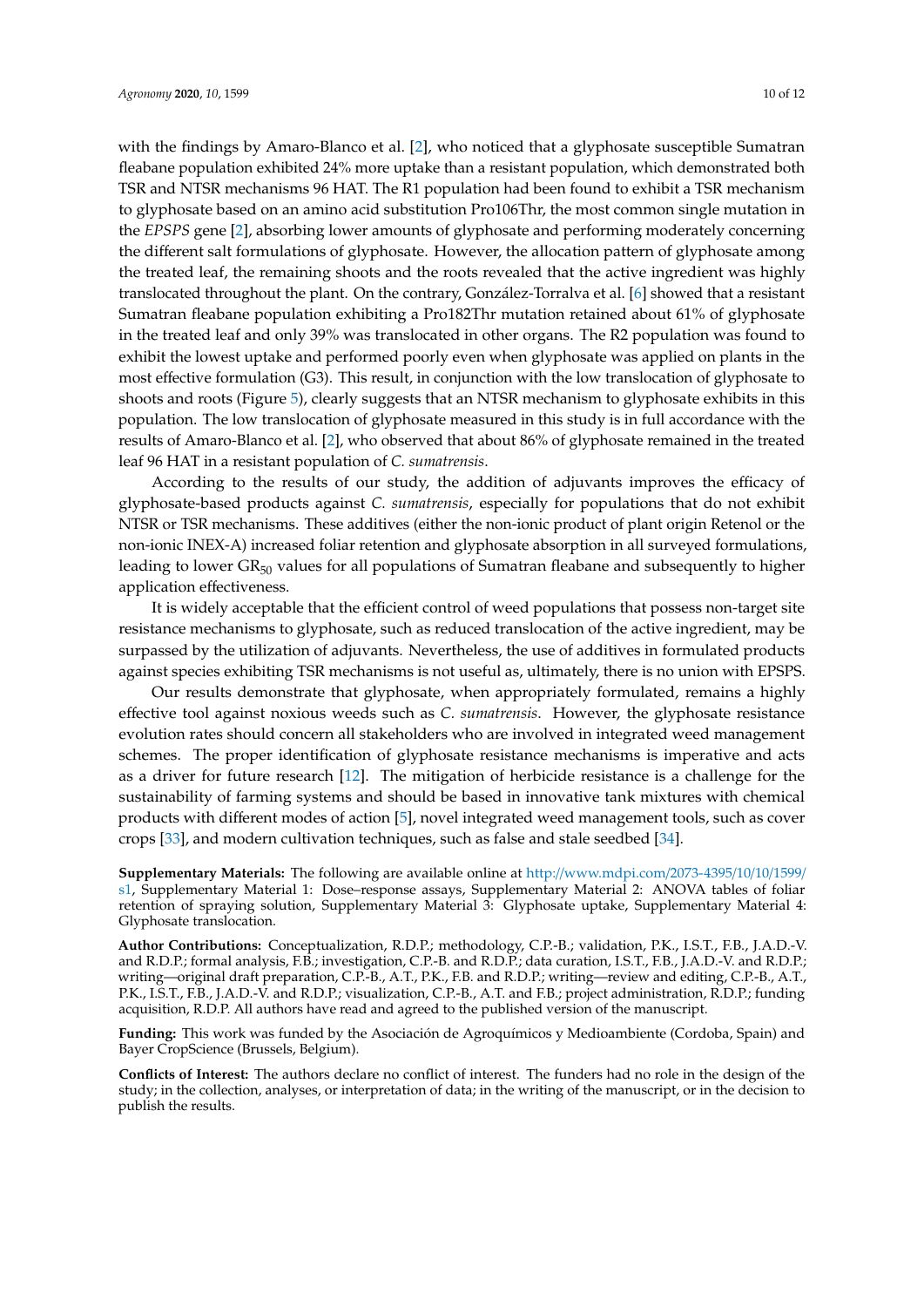# **References**

- <span id="page-10-0"></span>1. Travlos, I.; Cheimona, N.; Bilalis, D. Glyphosate Efficacy of Different Salt Formulations and Adjuvant Additives on Various Weeds. *Agronomy* **2017**, *7*, 60. [\[CrossRef\]](http://dx.doi.org/10.3390/agronomy7030060)
- <span id="page-10-5"></span>2. Amaro-Blanco, I.; Fernández-Moreno, P.T.; Osuna-Ruiz, M.D.; Bastida, F.; De Prado, R. Mechanisms of glyphosate resistance and response to alternative herbicide-based management in populations of the three *Conyza* species introduced in southern Spain. *Pest Manag. Sci.* **2018**, *74*, 1925–1937. [\[CrossRef\]](http://dx.doi.org/10.1002/ps.4896)
- <span id="page-10-1"></span>3. Palma-Bautista, C.; Alcántara-de la Cruz, R.; Rojano-Delgado, A.M.; Dellaferrera, I.; Domínguez-Martínez, P.A.; De Prado, R. Low temperatures enhance the absorption and translocation of  $^{14}$ C-glyphosate in glyphosate-resistant *Conyza sumatrensis*. *J. Plant Physiol.* **2019**, *240*, 153009. [\[CrossRef\]](http://dx.doi.org/10.1016/j.jplph.2019.153009) [\[PubMed\]](http://www.ncbi.nlm.nih.gov/pubmed/31330417)
- <span id="page-10-2"></span>4. Rojano-Delgado, A.M.; Travlos, I.S.; De Prado, R. Why are some weeds glyphosate tolerant? The case of fabaceae weeds. In *Weed and Pest Control: Molecular Biology, Practices and Environmental Impact*; Travlos, I.S., Bilalis, D., Chachalis, D., Eds.; Hauppauge: New York, NY, USA, 2016; pp. 99–112.
- <span id="page-10-3"></span>5. Tahmasebi, B.K.; Alebrahim, M.T.; Roldán-Gómez, R.A.; da Silveira, H.M.; de Carvalho, L.B.; Alcántara-de la Cruz, R.; De Prado, R. Effectiveness of alternative herbicides on three *Conyza* species from Europe with and without glyphosate resistance. *Crop Prot.* **2018**, *112*, 350–355. [\[CrossRef\]](http://dx.doi.org/10.1016/j.cropro.2018.06.021)
- <span id="page-10-4"></span>6. González-Torralva, F.; Gil-Humanes, J.; Barro, F.; Domínguez-Valenzuela, J.A.; De Prado, R. First evidence for a target site mutation in the *EPSPS2* gene in glyphosate-resistant Sumatran fleabane from citrus orchards. *Agron. Sustain. Dev.* **2014**, *34*, 553–560. [\[CrossRef\]](http://dx.doi.org/10.1007/s13593-013-0163-8)
- <span id="page-10-6"></span>7. Palma-Bautista, C.; Vazquez-Garcia, J.G.; Travlos, I.; Tataridas, A.; Kanatas, P.; Domínguez-Valenzuela, J.A.; De Prado, R. Effect of Adjuvant on Glyphosate Effectiveness, Retention, Absorption and Translocation in *Lolium rigidum* and *Conyza canadensis*. *Plants* **2020**, *9*, 297. [\[CrossRef\]](http://dx.doi.org/10.3390/plants9030297) [\[PubMed\]](http://www.ncbi.nlm.nih.gov/pubmed/32121525)
- <span id="page-10-7"></span>8. Vázquez-García, J.G.; Castro, P.; Torra, J.; Alcántara-De la Cruz, R.; de Prado, R. Resistance evolution to EPSPS inhibiting herbicides in false barley (*Hordeum murinum*) harvested in Southern Spain. *Agronomy* **2020**, *10*, 992. [\[CrossRef\]](http://dx.doi.org/10.3390/agronomy10070992)
- <span id="page-10-8"></span>9. Li, H.; Travlos, I.; Qi, L.; Kanatas, P.; Wang, P. Optimization of herbicide use: Study on spreading and evaporation characteristics of glyphosate-organic silicone mixture droplets on weed leaves. *Agronomy* **2019**, *9*, 547. [\[CrossRef\]](http://dx.doi.org/10.3390/agronomy9090547)
- <span id="page-10-9"></span>10. Leaper, C.; Holloway, P.J. Adjuvants and glyphosate activity. *Pest Manag. Sci.* **2000**, *56*, 313–319. [\[CrossRef\]](http://dx.doi.org/10.1002/(SICI)1526-4998(200004)56:4<313::AID-PS147>3.0.CO;2-3)
- <span id="page-10-10"></span>11. Räsch, A.; Hunsche, M.; Mail, M.; Burkhardt, J.; Noga, G.; Pariyar, S. Agricultural adjuvants may impair leaf transpiration and photosynthetic activity. *Plant Physiol. Biochem.* **2018**, *132*, 229–237. [\[CrossRef\]](http://dx.doi.org/10.1016/j.plaphy.2018.08.042)
- <span id="page-10-11"></span>12. Tani, E.; Chachalis, D.; Travlos, I.S.; Bilalis, D. Environmental conditions influence induction of key ABC-Transporter genes affecting glyphosate resistance mechanism in *Conyza canadensis*. *Int. J. Mol. Sci.* **2016**, *17*, 342. [\[CrossRef\]](http://dx.doi.org/10.3390/ijms17040342)
- <span id="page-10-12"></span>13. ˙Inci, D.; Galvin, L.; Al-Khatib, K.; Uluda ˘g, A. Sumatran fleabane (*Conyza sumatrensis*) resistance to glyphosate in peach orchards in Turkey. *HortScience* **2019**, *54*, 873–879. [\[CrossRef\]](http://dx.doi.org/10.21273/HORTSCI13749-18)
- <span id="page-10-13"></span>14. Heap, I. The International Survey of Herbicide Resistant Weeds. Available online: <www.weedscience.org> (accessed on 15 August 2020).
- <span id="page-10-14"></span>15. González-Torralva, F.; Rojano-Delgado, A.M.; de Luque Castro, M.D.; Mülleder, N.; De Prado, R. Two non-target mechanisms are involved in glyphosate-resistant horseweed (*Conyza canadensis* L. Cronq.) biotypes. *J. Plant Physiol.* **2012**, *169*, 1673–1679. [\[CrossRef\]](http://dx.doi.org/10.1016/j.jplph.2012.06.014) [\[PubMed\]](http://www.ncbi.nlm.nih.gov/pubmed/22841626)
- <span id="page-10-15"></span>16. Dayan, F.E.; Barker, A.; Bough, R.; Ortiz, M.; Takano, H.; Duke, S.O. *Herbicide Mechanisms of Action and Resistance*, 3rd ed.; Moo-Young, M., Ed.; Elsevier: Pergamon, Turkey; Oxford, UK, 2019; Volume 4, ISBN 9780444640475.
- <span id="page-10-16"></span>17. Santos, G.; Oliveira, R.S.; Constantin, J.; Constantin Francischini, A.; Machado, M.F.P.S.; Mangolin, C.A.; Nakajima, J.N. *Conyza sumatrensis*: A new weed species resistant to glyphosate in the Americas. *Weed Biol. Manag.* **2014**, *14*, 106–114. [\[CrossRef\]](http://dx.doi.org/10.1111/wbm.12037)
- <span id="page-10-18"></span>18. Kleinman, Z.; Rubin, B. Non-target-site glyphosate resistance in *Conyza bonariensis* is based on modified subcellular distribution of the herbicide. *Pest Manag. Sci.* **2017**, *73*, 246–253. [\[CrossRef\]](http://dx.doi.org/10.1002/ps.4293)
- <span id="page-10-17"></span>19. Gaines, T.A.; Duke, S.O.; Morran, S.; Rigon, C.A.G.; Tranel, P.J.; Küpper, A.; Dayan, F.E. Mechanisms of evolved herbicide resistance. *J. Biol. Chem.* **2020**, *295*, 10307–10330. [\[CrossRef\]](http://dx.doi.org/10.1074/jbc.REV120.013572)